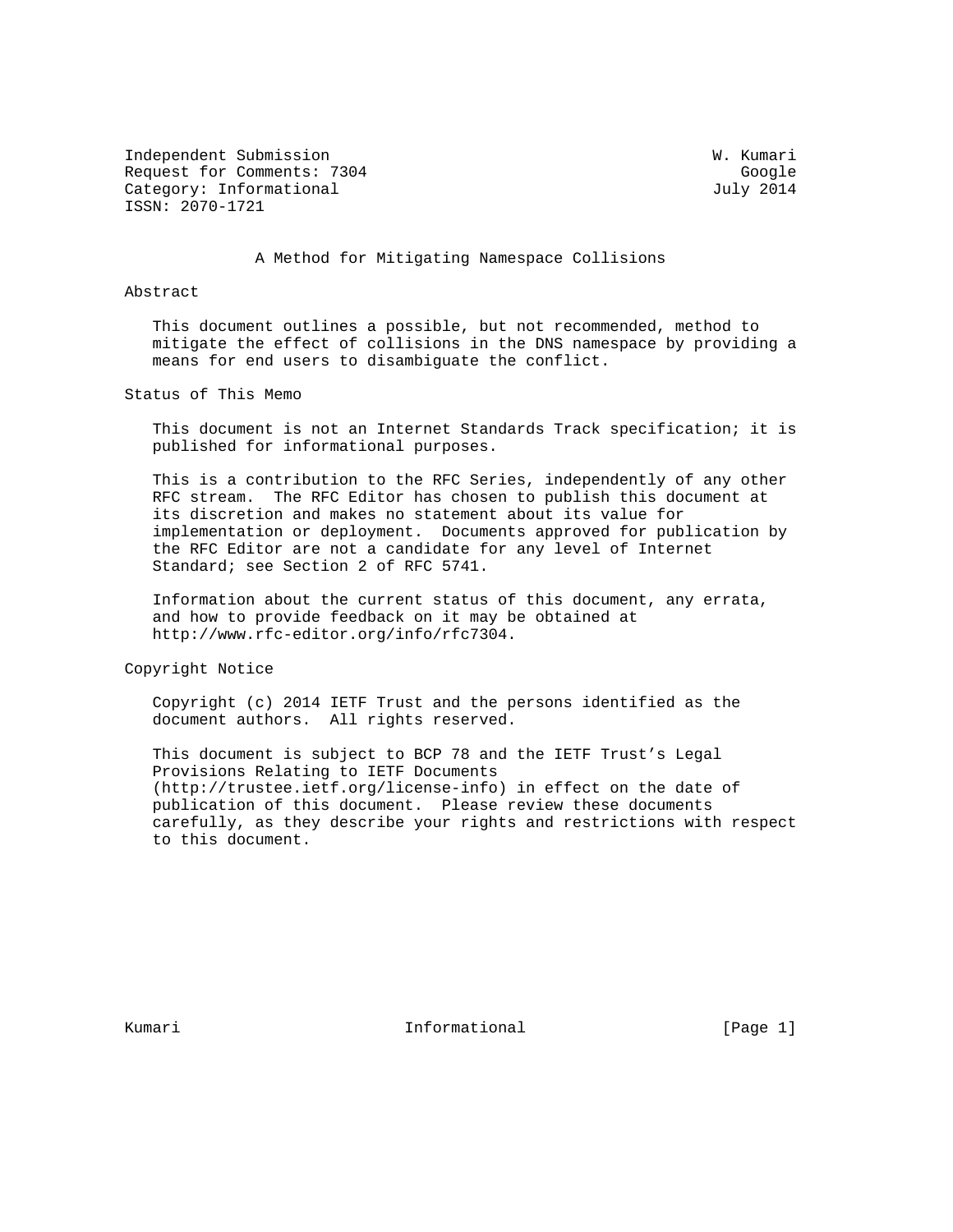Table of Contents

|  | 3. Implementation/Disclaimers 3 |  |
|--|---------------------------------|--|
|  |                                 |  |
|  |                                 |  |

## 1. Introduction/Background

 Collisions in the DNS occur in multiple ways. One common case is that an organization has used a subdomain (foo) of its primary domain (example.com) for corporate infrastructure, and then the string 'foo' is delegated as a Top-Level Domain (TLD). When an employee of the organization enters 'www.foo', is the goal to reach a machine in the internal namespace (www.foo.example.com) or the hostname 'www' in the 'foo' TLD?

 This document describes a means of disambiguating this and similar cases.

 Implementation of this method is not recommended; it is documented here to explain some of the pitfalls with such an approach.

2. Mitigation

 The mitigation described in this document involves presenting multiple options to the user and allowing them to indicate which of the names is the one they are trying to reach.

 The mitigation would look up the name in multiple namespaces. If a conflict is detected, it would then provide a means for the user to indicate which one of the colliding names they wish to connect to, and return the disambiguated answer to the application. An additional feature of mitigation could be to cache the user's choice and/or provide a means to set priorities.

This could be accomplished in a number of ways, including:

- o Intercepting the resolution requests from the application in a "shim" type library
- o Replacing the resolver library entirely
- o Integrating this type of mitigation into applications (some web browsers already do something similar to this)

Kumari **Informational** Informational [Page 2]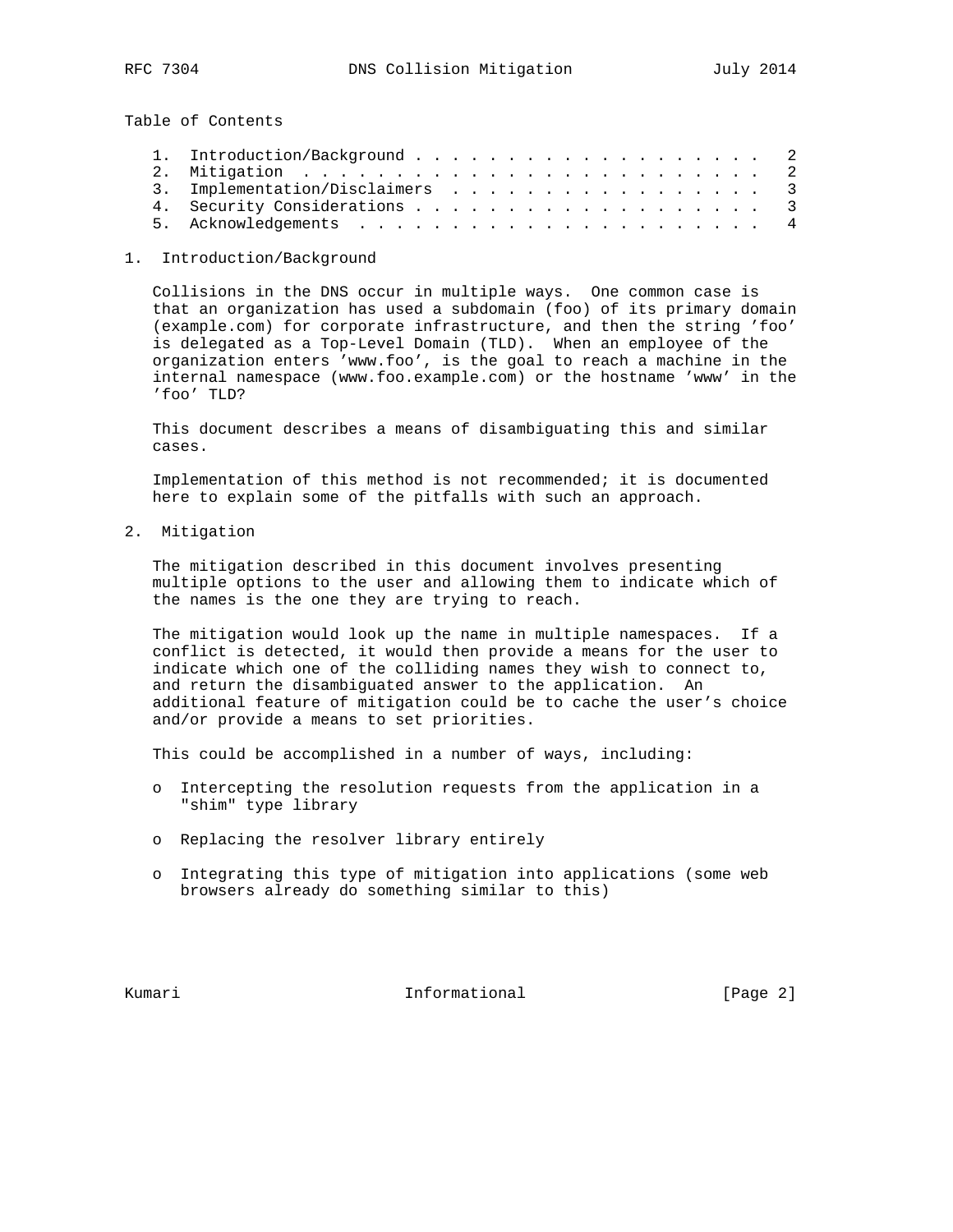o Proxying the request to a server that provides an interstitial page that allows the user to indicate the intended name (for applications such as HTTP)

 There are a number of issues with this solution, including but not limited to:

- o There may not be a human available to disambiguate the answer (unattended machines, mail servers, etc.).
- o The human/user may have no idea which is the correct choice, especially in the case of a phishing attack or other malicious intent.
- o The additional latency introduced may cause the originating application to time out.
- o The experience would be time consuming for users as they must select each site and subsite intended (e.g., www.intranet, images.intranet, etc.).
- o Caching the responses could lead to problems when the user changes location (internal sites would fail when offsite or otherwise lead to incorrect sites being loaded).

 For these and other reasons, implementation of this technique is not recommended.

3. Implementation/Disclaimers

 This document does not reference an implementation. Due to the numerous issues described above, we do not recommend that this solution be implemented. This is a very slight mitigation, and we do not recommend that it be viewed as a solution to the namespace collision problem.

4. Security Considerations

 While this method may make some users more aware of which version of a name they are going to use (and so careful users may avoid some phishing attacks), the security risks described above outweigh this potential benefit.

 There are numerous security implications in this approach, including leaking internal names (e.g., secret-project.corp.example.com), users being tricked into selecting the incorrect choice when trying to disambiguate answers, etc.

Kumari **Informational** Informational [Page 3]